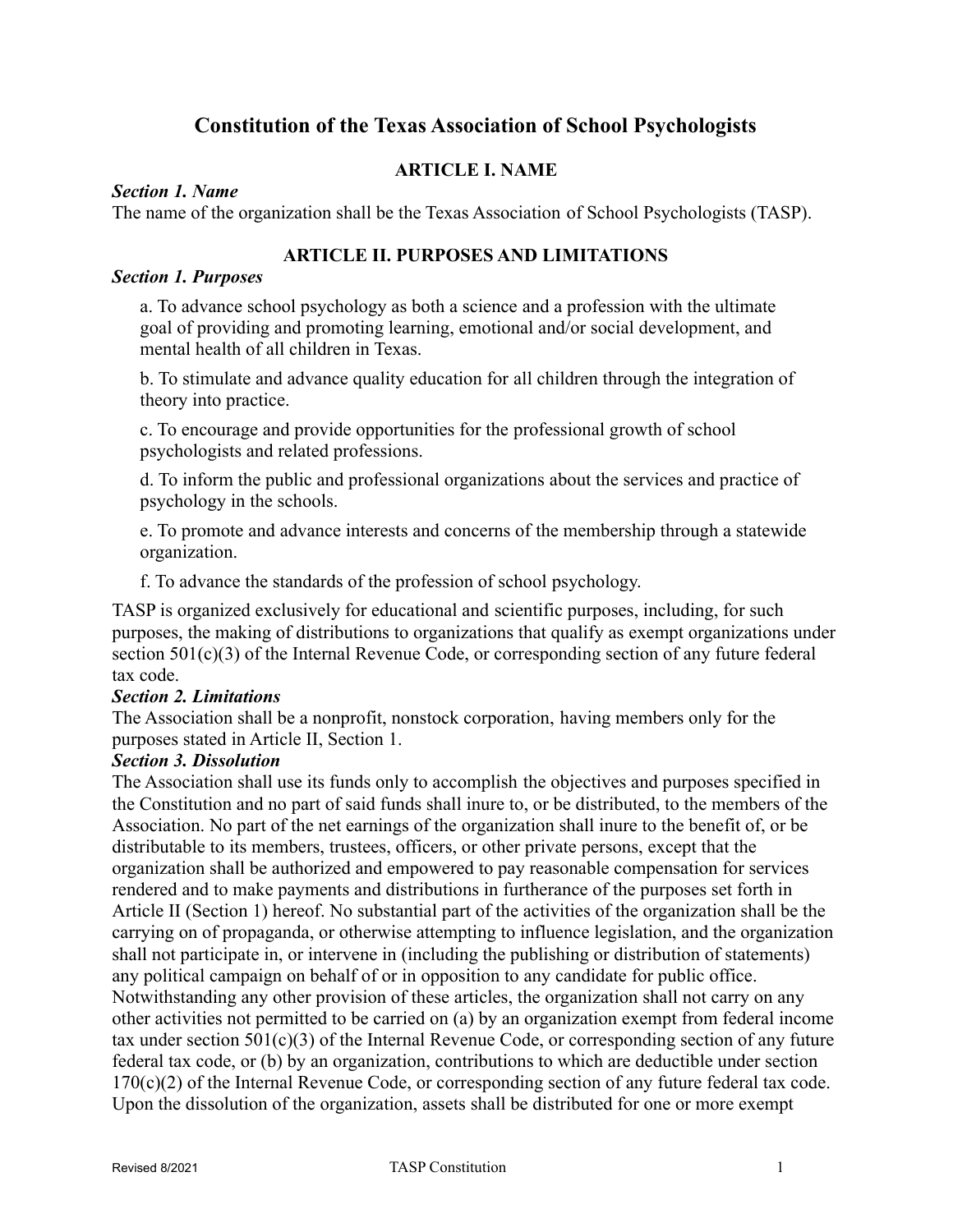purposes within the meaning of section  $501(c)(3)$  of the Internal Revenue Code, or corresponding section of any future federal tax code, or shall be distributed to the federal government, or to a state or local government, for a public purpose. Any such assets not so disposed of by the Court of Common Pleas of the county in which the principal office of the organization is then located, exclusively for such purposes or to such organization or organizations, as said Court shall determine, which are organized and operated exclusively for such purposes.

# **ARTICLE III. MEMBERSHIP**

# *Section 1. Membership*

a. Individual Membership

1. A regular member is one who is:

a. currently functioning or credentialed to practice school psychology in Texas ; or

b. trained to practice school psychology and functioning as a consultant or supervisor of psychological services in Texas; or

c. primarily engaged in training of school psychologists at a college or university in Texas.

2. An honorary member is one who, in the opinion of a majority of the Executive Board, has made significant contributions to the field of school psychology.

3. A student member is one who is actively engaged in training leading to an advanced degree or a post-master's certificate in school psychology in Texas.

4. A trainee is one who has trainee status with the Texas State Board of Examiners of Psychologists.

5. A Retired member is one who was a Regular Member in good standing and has retired from the field of school psychology or is inactive.

6. An affiliate member is one who is trained or employed in a closely related field or profession to school psychology, or does not meet the requirements for regular membership.

7. A life member is one who has served a full term as President of the Association upon the  $1<sup>st</sup>$  day of the new membership year.

### *Section 2. Voting Privilege*

a. Only Regular, Life, Student, and Trainee members shall have the right to vote.

### *Section 3. Dues*

Members shall pay dues according to their membership status. Dues shall be established for each membership category upon recommendation of the Treasurer and approval of the Executive Board.

#### *Section 4. Severance of Membership*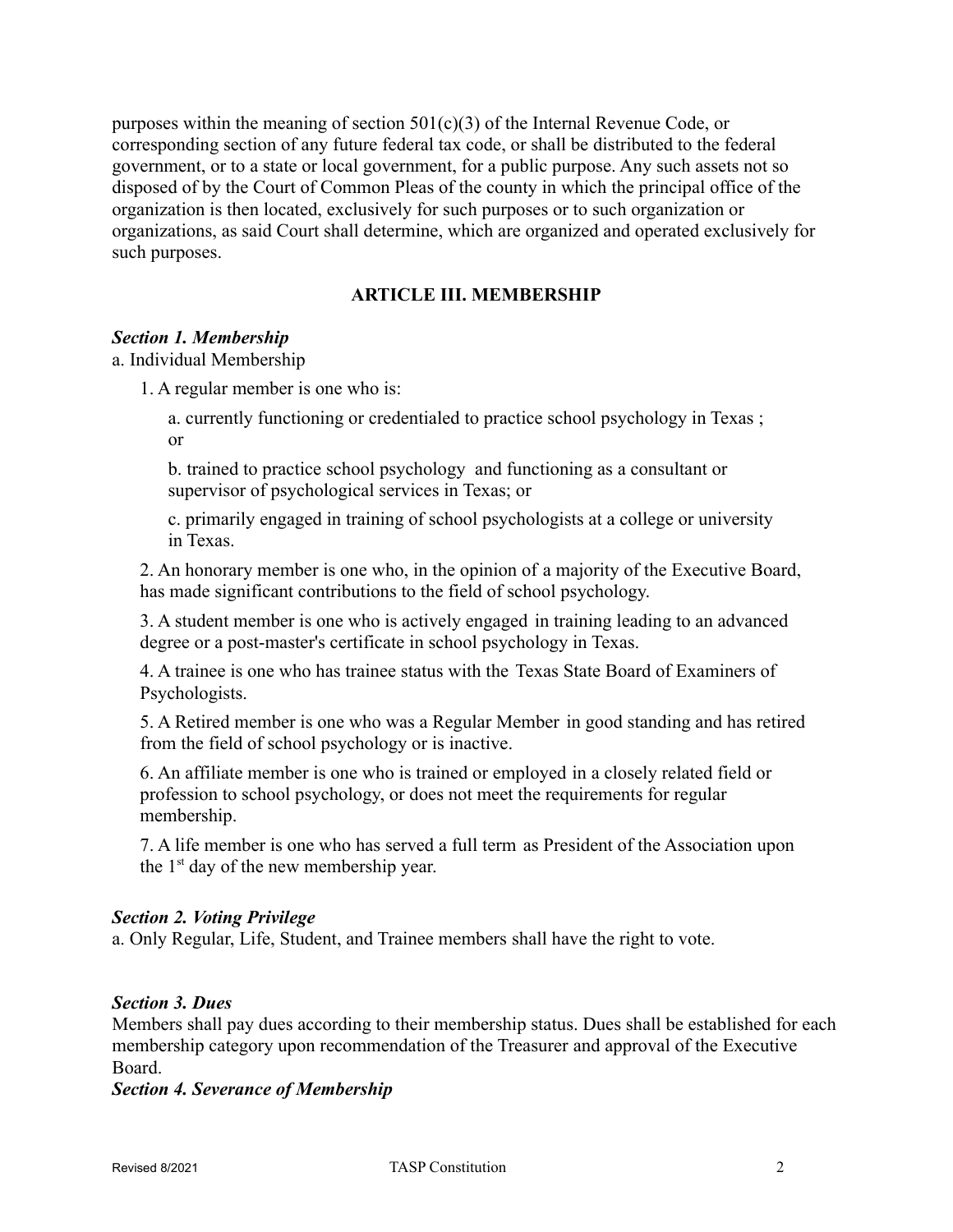a. Membership may be terminated for nonpayment of dues.

b. A member may be expelled from the Association for violation of the NASP code of ethics and standards or for unprofessional conduct.

# **ARTICLE IV. Executive Board Officers**

### *Section 1. Officers*

a. The officers of the Association shall be the President, Immediate Past-President, President-Elect, Secretary, Treasurer, Treasurer-Elect, Area Representatives, and Graduate Student Representative. All officers shall be regular or life members of the Association with the exception of the Graduate Student Representative who shall be a Student Member.

b. Names of candidates for offices shall be submitted by the Nominating Committee or by petition. Candidates shall be elected to office by ballot of the membership.

c. The President, President-Elect, and Immediate Past President, shall serve in each consecutive office for two years for a cumulative six year term.

d. The Treasurer, Treasurer-Elect, and Graduate Student Representative shall serve in office for one year. The Secretary shall serve in office for two years. These officers shall not succeed themselves.

e. A minimum of six Area Representatives of the Association shall be elected by the membership. At least one Area Representative shall be elected from each region as defined and approved by the Executive Board. Area Representatives will be elected to serve a two year term and may be elected to succeed themselves for one term.

f. In the event that the President and/or Treasurer shall not serve out his or her full term, the appropriate Officer-Elect shall succeed to the unexpired term thereof and continue in that office through the following year. If the President-Elect is unable to succeed to the Presidency, the Executive Board shall nominate candidates to be voted on by the general membership in a special ballot election.

g. The Executive Board, by majority vote, shall fill any vacancy in an elected, unexpired office except for the office of President-Elect. Any regular or life member so chosen shall serve until the term of the vacated office has expired and a successor duly elected.

h. Removal of officers from their elected posts for due cause shall be the responsibility of the general membership. A two-thirds vote by the general membership shall be required for removal.

### *Section 3. Election of Officers*

Nomination of candidates for officers and the balloting process shall be completed annually according to procedures set forth in the By-Laws.

# *Section 4. Duties of Officers*

The duties of the officers shall be those prescribed in the By-Laws.

### **ARTICLE V. GOVERNMENT**

#### *Section 1. By-Laws*

The Association shall be governed by policies set forth in the By-Laws; these policies shall be adopted and amended by a simple majority vote of the membership returning a mail ballot. Amendments shall be as provided in Article X.

*Section 2. Executive Board*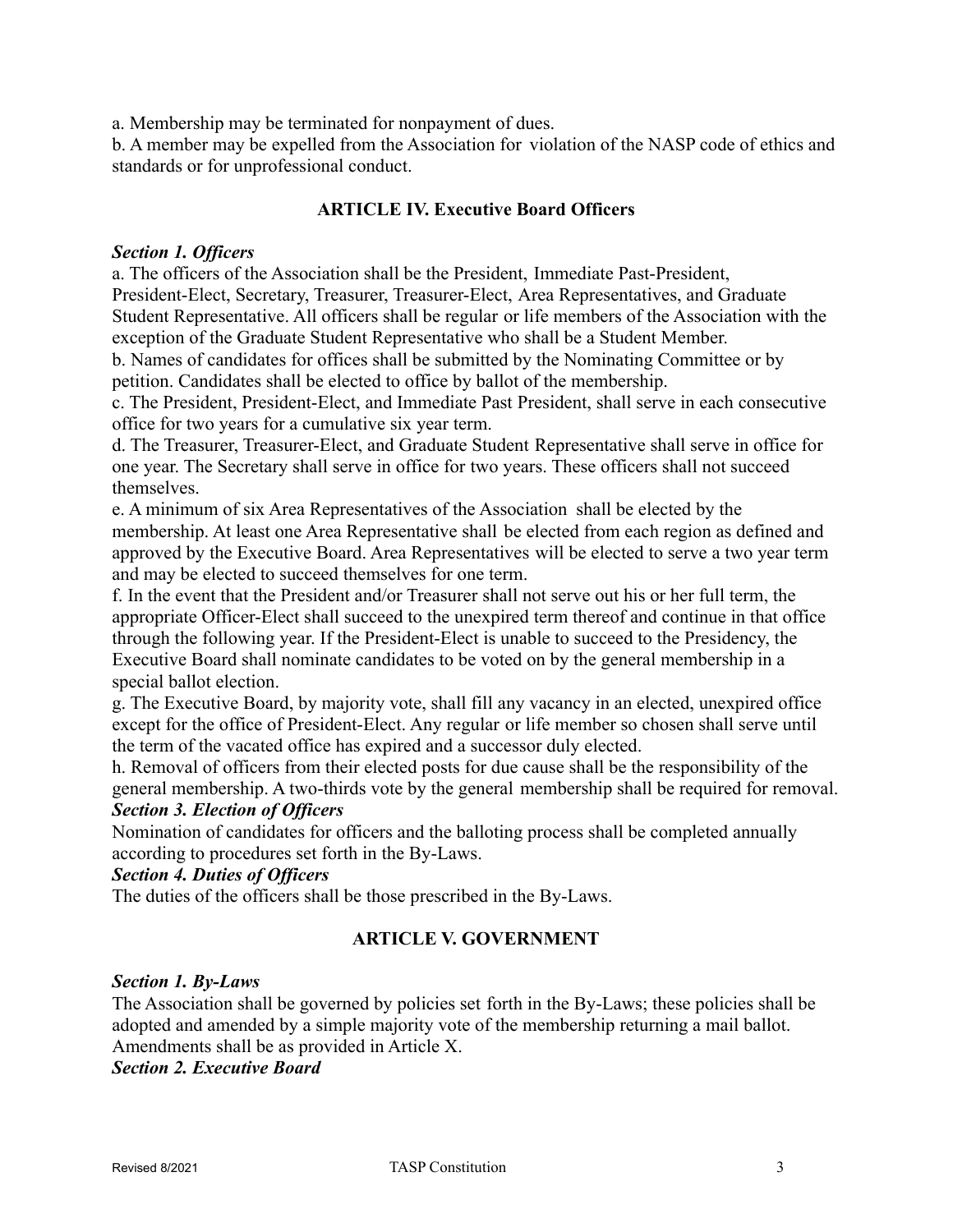a. The Executive Board shall consist of the officers of the Association, the NASP Delegate and the chairperson of each standing committee.

b. The Executive Board shall be charged with conducting the continuing affairs of the Association including such areas as overseeing business matters, administering policy, and making recommendations to the membership.

# **ARTICLE VI. COMMITTEES**

#### *Section 1. Administration*

a. There shall be committees appointed to fulfill the functions of the Association. The duties of the committees shall be described in the By-Laws.

b. The President, subject to approval of the Executive Board, shall have the power to recommend the addition, deletion, or change of committees. A simple majority vote of the Executive Board would constitute approval of such actions.

#### *Section 2. Appointments*

a. The President shall appoint chairpersons of committees subject to the approval of a simple majority of the Executive Board members.

b. The chairpersons will select members to serve on their committees with the advice of the Executive Board.

c. The President shall be an ex-officio member of all committees. Other members of the Executive Board may also be assigned the responsibility of committee service as ex-officio members.

# **ARTICLE VII. MEETINGS**

#### *Section 1. Time and Place*

The annual meeting of the Association shall be held at such time and place as determined by the Executive Board in accordance with policy of the Association. Other meetings shall be determined by policy of the Association.

### *Section 2. Quorum*

Executive Board: A quorum shall consist of one-half of the duly constituted body.

When necessary, the Executive Board members may be polled by telephone or electronic means instead of calling together the body to conduct a special meeting. Minutes of such meetings shall be kept in the same manner as all other minutes of the Executive Board.

### **ARTICLE VIII. FINANCES**

#### *Section 1. Dues*

Dues shall be payable upon initial application or upon receipt of an annual dues statement from the Association. Dues shall be established for each membership category upon recommendation of the Treasurer and approval of the Executive Board.

*Section 2. Budget and Fiscal Year*